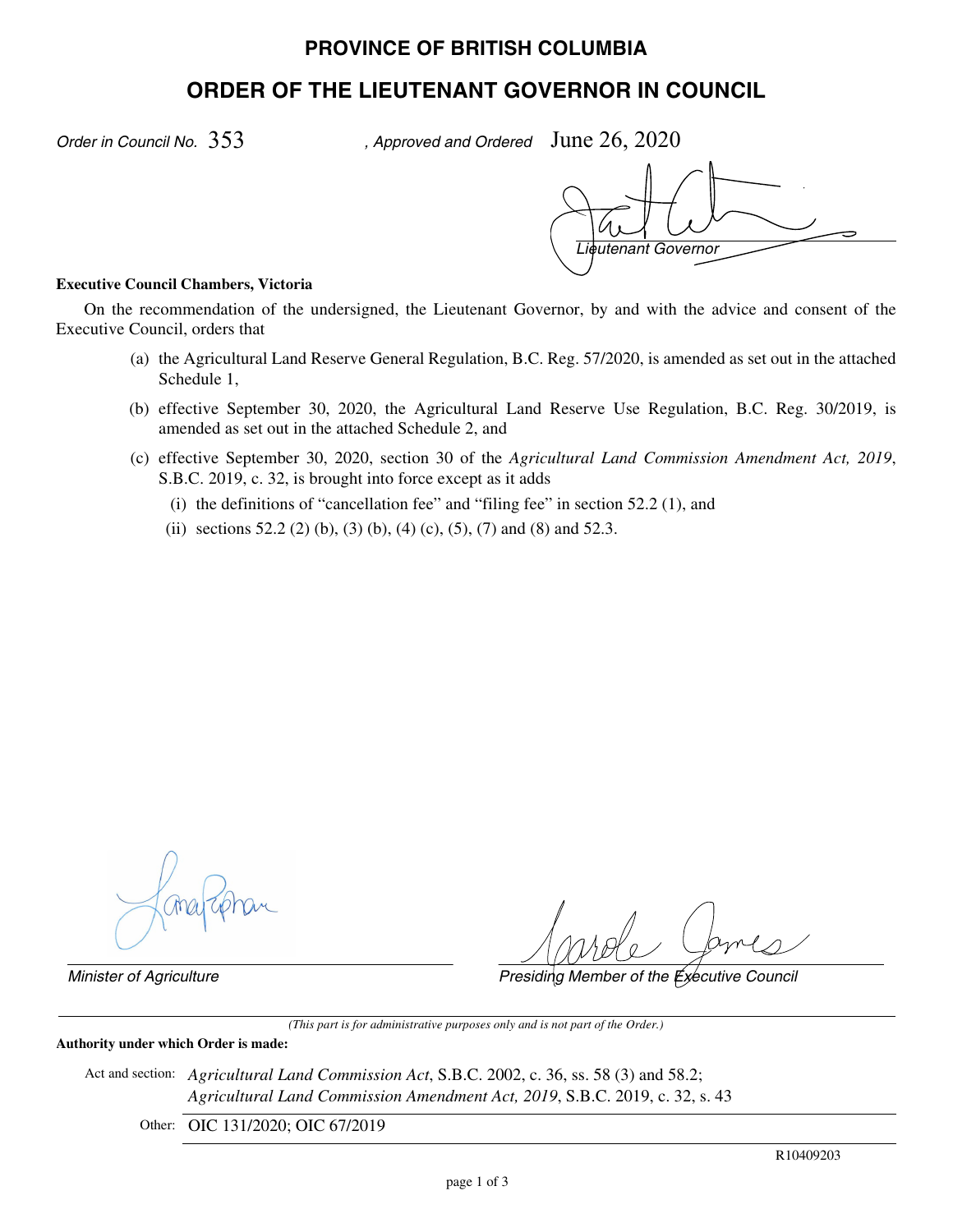## **SCHEDULE 1**

### *1 Section 6 of the Agricultural Land Reserve General Regulation, B.C. Reg. 57/2020, is amended*

#### *(a) by repealing subsection (1) (b) and substituting the following:*

- (b) a fee as follows:
	- (i) \$450 in the case of an application described in section 34 (1) (a), (c) or (e) of the Act that is made for the purposes of section 20.1 (2) (a) of the Act in respect of a non-adhering residential use;
	- (ii)  $$750$  in the case of an application described in section 34 (1) (a), (b), (c) or (e) of the Act other than one that is made for the purposes of section 20.1 (2) (a) of the Act in respect of a non-adhering residential use;
	- (iii)  $\frac{1}{2}$  500 in the case of an application made under section 34 (1) (d) of the Act. *, and*

#### *(b) by repealing subsection (2) (b) and substituting the following:*

- (b) a fee as follows:
	- (i) in the case of an application that is made for the purposes of section 20.1 (2) (a) of the Act in respect of a non-adhering residential use,
		- (A) \$450 for the purposes of section 34.1 (1) of the Act, and
		- (B) if applicable, an additional \$450 for the purposes of section 34.1 (3) of the Act;
	- (ii) in the case of an application other than one that is made for the purposes of section 20.1 (2) (a) of the Act in respect of a non-adhering residential use,
		- (A) \$750 for the purposes of section 34.1 (1) of the Act, and
		- (B) if applicable, an additional \$750 for the purposes of section 34.1 (3) of the Act.

### *2 Section 23 is amended*

- *(a) by renumbering the section as section 23 (1),*
- *(b) in subsection (1) by striking out "*The commission*" and substituting "*Subject to subsection (2), the commission*", and*
- *(c) by adding the following subsection:*
	- (2) The commission may grant an application to use recycled concrete aggregate and recycled asphalt pavement within the meaning of section 36 of the Agricultural Land Reserve Use Regulation as fill on agricultural land for any of the following purposes:
		- (a) constructing, maintaining or widening a road;
		- (b) constructing or maintaining a parking area.